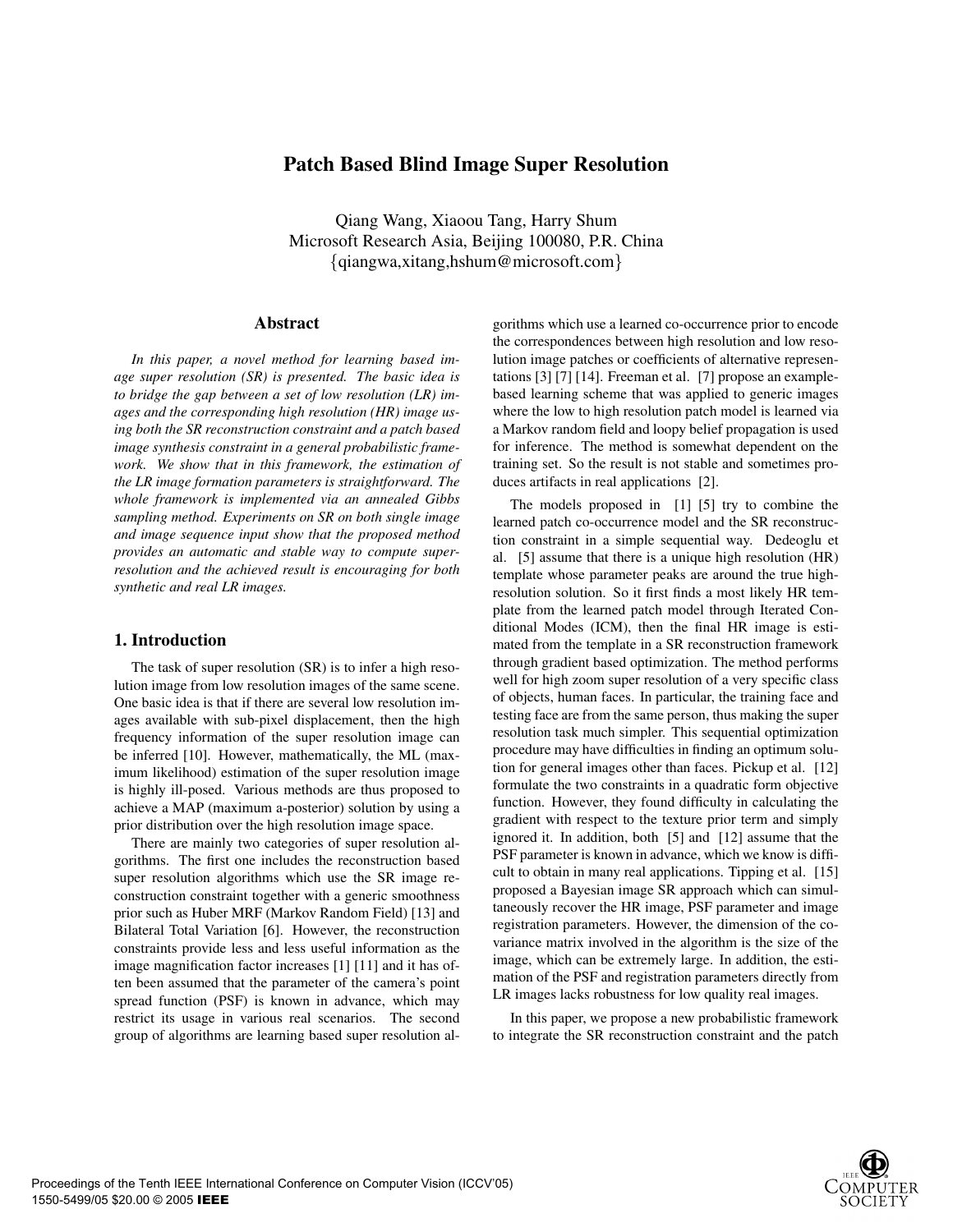based image co-occurrence prior for image super resolution where the PSF parameter of the real image formation process is unknown (so called blind SR). The integration is not straightforward mainly because of the PSF blurring effect in the reconstruction constraint: a local LR image patch is generated by a set of neighboring HR image patches rather than a single HR image patch as assumed in traditional learning based SR algorithm. We thus formulate the problem in a general graphical model and solve it via annealed Gibbs sampling. The main contributions of this paper include: 1) a general probabilistic framework which combines the SR reconstruction constraint and an image co-occurrence prior; 2) estimation of the PSF parameter in the image formation process; 3) an adaptive locality sensitive hashing algorithm for similarity search in a large training data set for fast implementation of the SR algorithm.

# **2. Overview**

In this section we give an overview of previous works and the proposed method. Fig. 1 shows the graphical model for the SR process. Fig. 1(a) is the MRF network for learning based SR [7]: each HR image patch  $X_i$  and the observed LR image patch  $Y_i$  are nodes in a Markov network, where the links between nodes indicate statistical dependencies. So the MRF graphical model in Fig. 1(a) implies two things: 1) Knowing the HR patch  $X_i$  provides all the information about the observed LR patch  $Y_i$  since  $X_i$  has the only link to  $Y_i$ ; 2) The HR patch  $X_i$  gives information about nearby HR patches, by the links from  $X_i$  to nearby HR patches. By using a discrete representation of MRF nodes, the possible candidate states of HR patch  $X_i$  are extracted from the training data by its observed LR patch  $Y_i$ , and then the Loopy Belief Propagation algorithm is used as an inference algorithm to obtain the final HR image  $x$ .

Fig. 1(b) shows the graphical model for the proposed combination model which better illustrates the real image formation process. It introduces a new node **r** representing the PSF parameter of the reconstruction based SR method, which can affect the statistical dependencies between the HR image patch and LR image patches: now the PSF blurring effect provides some additional links between HR patch  $X_i$  and the neighboring nodes of LR patch  $Y_i$ , which also means that now the observed LR patch  $Y_i$  depends both on the PSF parameter node **r** and a set of neighboring nodes of HR patch  $X_i$ . Note that this graphical model is not a typical MRF model. This paper starts from this graphical model and in the following sections develops an efficient algorithm to jointly infer both HR image  $x$  and the PSF parameter  $r$ .

### **3. The probabilistic combination model**

In this section, we will first derive the formulations of the proposed combination model and then we will introduce the inference algorithm to get the MAP estimation of the model



**Figure 1.** *Graphical model for SR. Left(a): The MRF model* [7].  $X_i$  *is a HR image patch.*  $Y_i$  *is an observed LR patch. The links indicate statistical dependencies between nodes. Right(b): The proposed combination model.* **r** *is the node representing the PSF parameter. Note that only the links for node*  $X_5$  *are complete, other nodes' links are omitted for clarity.*

state. The detailed information for learning and implementation will be described in Sec.4 and 5 respectively.

### **3.1. Formulations of the model**

Denote the low resolution input images by  $y^{(k)}$ ,  $k =$  $1...K$ , and the HR image to be estimated as x. As shown in Fig. 1(b), the HR image x is represented as  $x = \{x_s | s \in$  $S$ , where  $x_s$  is a HR patch indexed by the site s and S is the set of all sites,  $S = \{s_1, s_2, ... s_M\} = \{(i, j)|1 \le i \le n\}$  $m, 1 \leq j \leq n$ . Similarly, the LR images' patch representation is denoted as  $y^{(k)} = \{y_s^{(k)} | s \in S\}, k = 1...K$ . By taking the PSF parameter  $r$  as a random variable and assuming statistical independence between  $x$  and  $r$ , we get the full posterior distribution of the HR image and the PSF parameter given the model in Fig.1(b):

$$
P(x,r|\{y^{(k)}\}) \propto P(\{y^{(k)}\}|x,r)P(x)P(r),\qquad(1)
$$

Where  $P({y^{(k)}}|x, r)$  can be derived from the reconstruction based image formation model [13]:

$$
P(\{y^{(k)}\}|x,r) = \prod_{k=1}^{K} \left(\frac{1}{2\pi\sigma_k^2}\right)^{N_1/2} e^{-\sum_{k=1}^{K} \|y^{(k)} - W(r)^{(k)}x\|^2/2\sigma_k^2}
$$
\n(2)

 $W(r)^{(k)}$  is a matrix which models the down sampling, PSF blur and geometric warping effect during the generation of  $y^{(k)}$  from x.  $\sigma_k$  is the standard deviation of the independent additive Gaussian noise in the LR image observation.  $N_1$  is the size of the low resolution image. The HR image prior distribution  $P(x)$  can be derived from the learning based SR algorithm [7]:

$$
P(x) = P(\{x_s\}) = \prod_{(i,j)} \Psi(x_i, x_j),
$$
 (3)

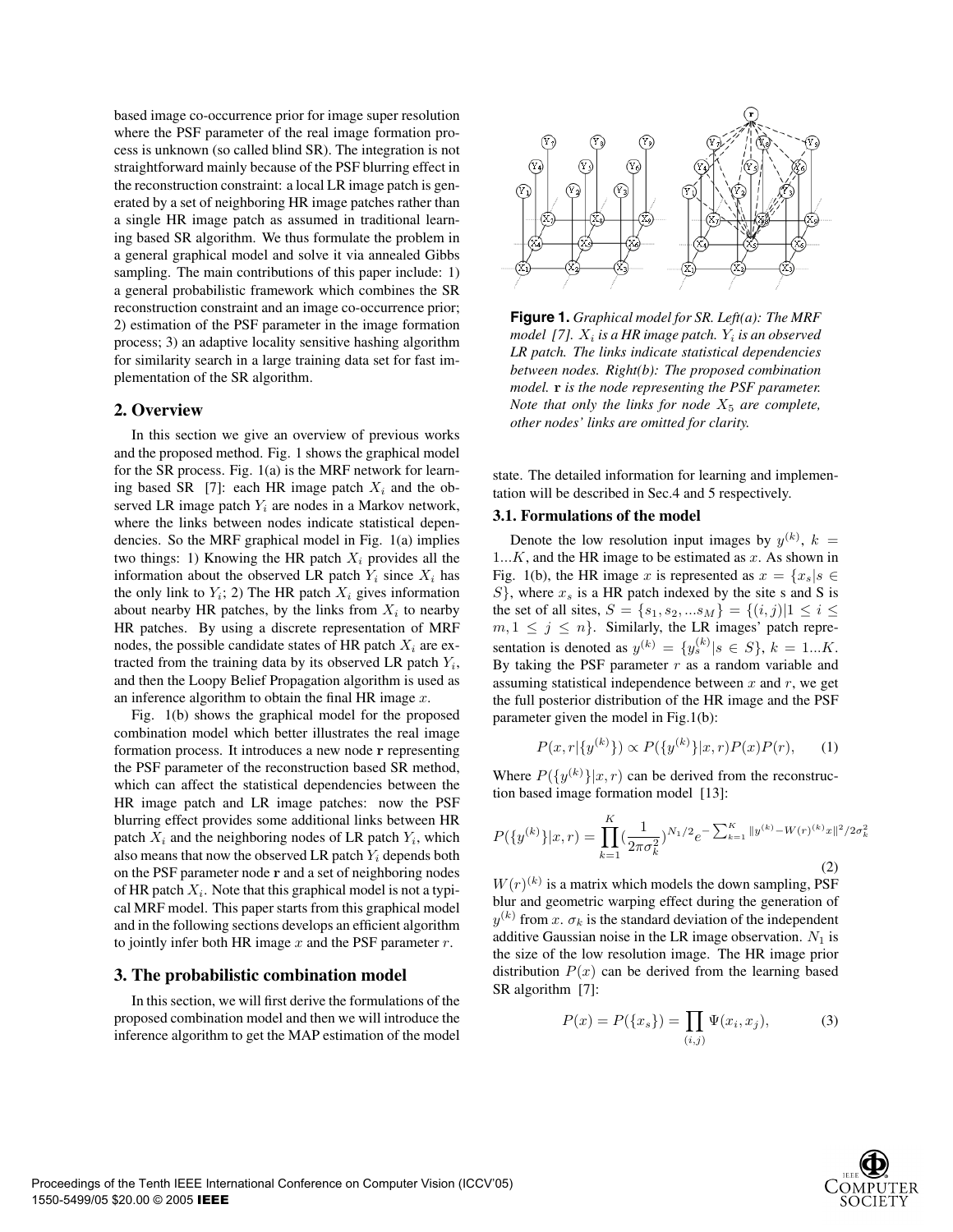$\Psi(\cdot)$  is the pairwise compatibility function defined on the neighboring nodes  $x_i$  and  $x_j$ . Denoting  $x_i^l, x_i^m$  as a specific candidate state of  $x_i$  and  $x_j$  respectively, we have:

$$
\Psi(x_i^l, x_j^m) \propto \exp(-||d_{ji}^l - d_{ij}^m||/2\sigma_o^2),
$$
\n(4)

 $d_{ii}^l$  is a vector of pixels from patch  $x_i^l$  which lie in the overlapped region with node  $x_j$ ;  $d_{ij}^m$  is a vector of pixels from patch  $x_i^m$  which lie in the overlapped region with node  $x_i$ .  $\sigma$ <sub>o</sub> is the standard deviation of a Gaussian noise in training patches. The PSF parameter's prior distribution  $P(r)$  is assumed to be a uniform distribution over a reasonable range  $[r_0, r_1]$  since we have no prior knowledge on it. So we have:

$$
P(r) = \begin{cases} 0 & r < r_0, r > r_1 \\ \frac{1}{r_1 - r_0} & r_0 \le r \le r_1 \end{cases}
$$
 (5)

Now we have all the distributions in Eq.(1) which form the posterior of the variables to be inferred. But note that now the joint random vector  $(x, r)$  does not form a typical MRF model as indicated in Fig. 1(b) and the observation likelihood in Eq.(2) cannot be easily factorized to represent the observation compatibility functions defined on pairs of HR and LR nodes. Since there are too many compatibility links between the HR node and the observed LR node, it is difficult to model them in an MRF framework as in [7]. As a result, the Loopy Belief Propagation algorithm cannot be used to infer  $(x, r)$  from Eq.(2). So we will develop an appropriate inference algorithm in the following section.

# **3.2. Formulations of the model**

The patch-based form of Eq. (1) can be written as:

$$
P({x_s}, r | {y_s^{(k)}}) \propto P({y_s^{(k)}}|{x_s}, r)P({x_s})P(r)
$$
\n(6)

The conditional distribution of the above posterior is specified by:

$$
P(x_t | \{y_s^{(k)}\}, r, \{x_s : s \neq t\}) \propto P(\{y^{(k)}\} | x, r) P(x_t) \tag{7}
$$

$$
P(r|\{x_s\}, \{y_s^{(k)}\}) \propto P(\{y^{(k)}\}|x, r)P(r) \tag{8}
$$

The first conditional is the posterior distribution of patch  $x_t$  given all the other HR patches, LR patches and the PSF parameter. The second conditional is the posterior distribution of the PSF parameter given the HR and LR image correspondences. The basic idea is that if we can efficiently sample from the above two conditionals, then we will be able to get the MAP estimation of  $\{x_s\}$  and r through Gibbs sampling [8].

The formulation of the conditional distribution in Eq.(7) will be derived in Sec 3.3 and that of Eq.(8) will be derived in Sec 3.4. After that, the annealed Gibbs sampling algorithm can then be implemented to get the MAP estimation of  $x, r$  from Eq. (6), and the implementation details will be given in Sec 5.

### **3.3. Conditional distribution for HR patch**

Denote  $\eta_t \subset S$  as the set of neighborhood sites for site t where HR patch  $x_t$  is located. From Eq.(3), we have:

$$
P(x_t) = \prod_{i \in \eta_t} \Psi(x_i, x_t), \tag{9}
$$

Furthermore, the likelihood distribution  $P({y^{(k)}}|x,r)$  in Eq.(7) can be significantly simplified because the varying patch  $x_t$  only affects a small portion of the whole image and the part that is constant with respect to  $x_t$  can be ignored. Firstly, denote  $h_t \subset S$  as the set of sites that will affect the observed images at site  $t$  in the image formation process. Note that  $\eta_t$  and  $h_t$  are different; for example in Fig. 1(b),  $\eta_t$ contains 4 nearest neighbors around site  $t$  while  $h_t$  contains 9 sites, including 8 nearest neighbors around site  $t$  and  $t$ itself. Normally, the size of  $h_t$  depends on the camera's PSF parameter and the sizes of the HR and LR patch. Secondly, we denote the reconstruction residue image as:

$$
\varphi^{(k)} = y^{(k)} - W(r)^{(k)}\hat{x}.\tag{10}
$$

It is the residue image between the k-th observed LR image and the synthesis of the k-th LR image using the current estimate of HR image  $\hat{x}$ . Similarly as the patch representation of HR image  $x$ , the residue image's patch representation is denoted as  $\varphi^{(k)} = {\varphi_s^{(k)} | s \in S}$  and Eq. (2) becomes:

$$
P({y^{(k)}}|x,r) \propto \exp\left(-\sum_{q \in S} \sum_{k=1}^{K} \|\varphi_q^{(k)}\|^2 / 2\sigma_k^2\right), \quad (11)
$$

Finally, from  $(7)$ ,  $(9)$  and  $(11)$ , we get the conditional distribution of  $x_t, t \in S$  as:

$$
P(x_t | \{y_s^{(k)}\}, r, \{x_s : s \neq t\}) \propto \prod_{i \in \eta_t} \Psi(x_i, x_t) \exp\left(-\sum_{q \in h_t} \sum_{k=1}^K \|\varphi_q^{(k)}\|^2 / 2\sigma_k^2\right)
$$
(12)

Such a distribution can be in the form of a discrete distribution if  $x_t$  has a discrete state space (the set of candidate patches for  $x_t$ ) as in [7]. The details of learning the discrete state space of the HR image  $x$  will be described in Sec. 4.

## **3.4. Conditional distribution for PSF parameter**

By merging the distribution  $P({y^{(k)}}|x, r)$  and  $P(r)$ , we can easily get the conditional distribution of PSF parameters:

$$
P(r|\{x_s\}, \{y^{(k)}\}) \propto \begin{cases} 0 & r < r_0, r > r_1 \\ P(\{y^{(k)}\}|x, r) & r_0 \le r \le r_1 \\ \end{cases}
$$
\n(13)

where  $P({y^{(k)}}|x,r)$  is specified in (2). It is difficult to directly sample  $r$  from the continuous distribution

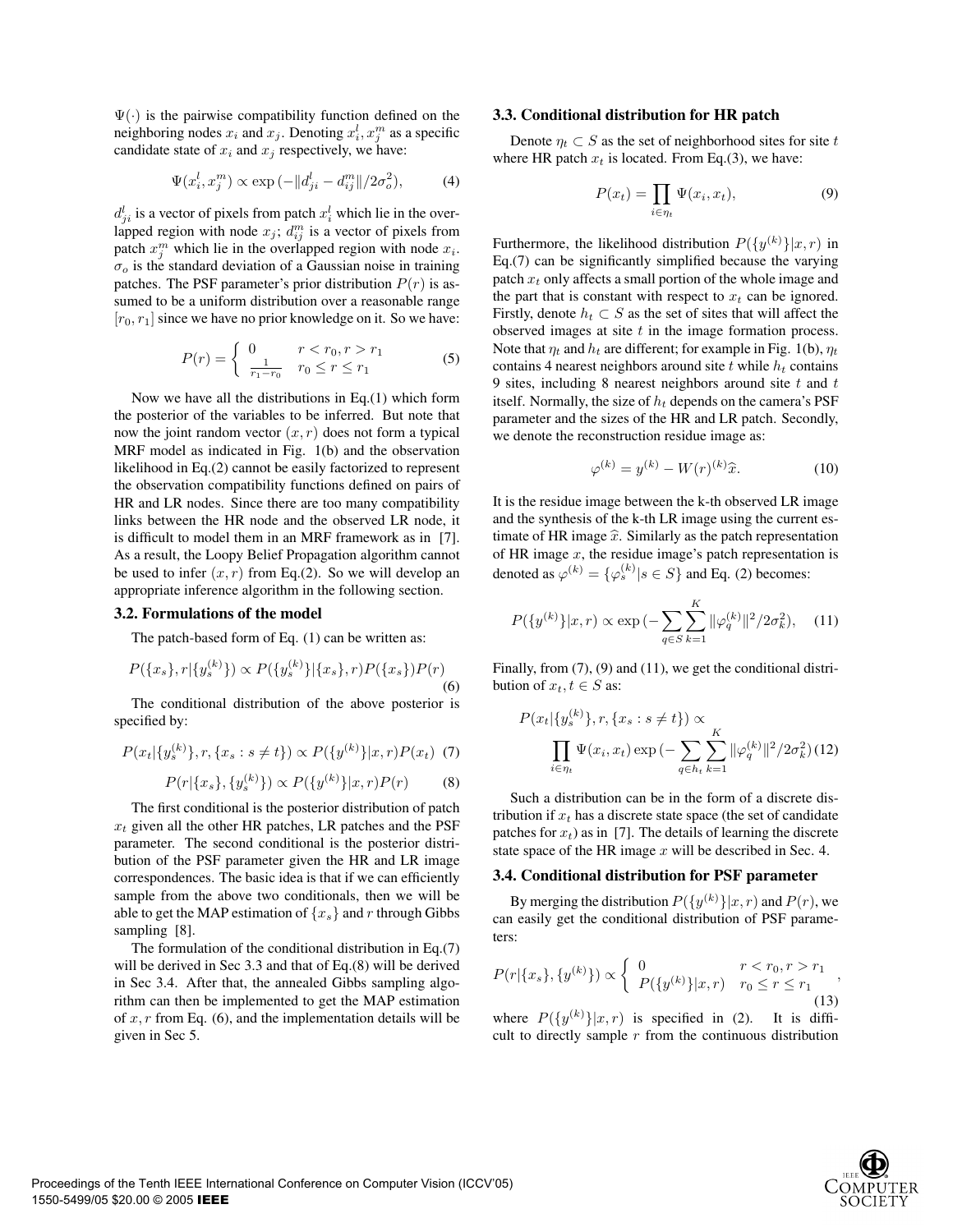$P(r|x, \{y^{(k)}\})$  since it has a very complex form with respect to  $r$ . We thus use an importance sampling method instead to approximate the distribution of  $P(r|x, \{y^{(k)}\})$  and then sample  $r$  through importance re-sampling, the details of which can be found in Sec. 5.

### **4. Learning patch-based image configuration**

Now we have derived all the probability models for our framework. There is still one implementation issue: how to get the discrete state space (the set of candidate patches for each patch in  $x$ ) of the HR image  $x$ . In this section, we will describe how to learn such a patch-based image configuration. The idea to learn an image co-occurrence model similar to that described in [7], and we will briefly describe it in Sec. 4.1. Then we propose a fast similarity search algorithm to deal with the learning problem on a large training data set in Sec. 4.2.

#### **4.1. Image co-occurrence model**

The image co-occurrence model models the cooccurrence effect between the patch from a HR image and the corresponding patch from a LR image. The image cooccurrence model is learned from training data. The training data is formed by a set of image pairs. Each pair contains a high-resolution image and the corresponding degraded low-resolution image. The patch pairs are then extracted from the image pairs (with overlap). For both compression and generalization, we use principal components analysis (PCA) to find a set of lower dimensional basis functions for the HR patches and the LR patches respectively. The PCA transformation process can be represented as:

$$
\theta = \Lambda_t(\widetilde{\mathbf{d}} - \mathbf{u}),\tag{14}
$$

where  $\tilde{d}$  is the normalized image patch in vector form.  $\mathbf{d} = \mathbf{d}/e$ , where e is the energy of the patch, which is the average of absolute pixel intensities. **u** is the mean of all the normalized image patches.  $\Lambda_t$  is the PCA transformation matrix and  $\theta$  is the transformed coefficient of the patch.

Now given an observed LR patch  $\eta$ , we first normalize and get its PCA coefficient. Then we can find an appropriate number of HR patch candidates from the image co-occurrence model by searching the K-nearest neighbors (KNN) of the observed LR patch. Then the PCA coefficients of the found HR patch candidates are used to reconstruct the HR patch. Since a naive KNN search in a large data set is unacceptably slow, we propose a fast KNN search algorithm in Sec. 4.2. Denote one of the candidate HR patch coefficient as  $\theta'$ , then the formulation to reconstruct the corresponding HR patch is:

$$
\bar{\omega} = e(\Lambda_d \theta' + \mathbf{u}),\tag{15}
$$

where  $\bar{\omega}$  is the reconstructed HR patch,  $\Lambda_d$  is the PCA deformation matrix,  $e$  is the patch energy of  $\bar{\omega}$  to be estimated.

Suppose that  $e_0$  is the energy of the observed LR patch  $\eta$ corresponding to patch  $\bar{\omega}$ . Normally,  $e \neq e_0$  since the camera PSF blur effect will change the energy distribution of each patch. We thus turn to an iterative update method by setting the initial value of  $e$  to  $e_0$  and then update it by the ratio between the two energies from the currently estimated HR patch and its blurred correspondent patch.

Thus all the candidate HR patches obtained from the image co-occurrence model constitute the state space of the HR image x.

# **4.2. Fast Similarity search**

Since the total number of image patches can be very large  $(>15$  million in our experiments), it is necessary to develop an efficient similarity search algorithm for the KNN search required in Sec. 4.1.

We start from a recently developed algorithm for fast approximate neighbor search, Locality Sensitive Hashing (LSH) [9]. The algorithm indexes the training examples by a number of hash tables such that the probability of collision is large for similar examples and small for dissimilar ones. The LSH algorithm aims at solving the  $(R, \varepsilon)$ -NN problem. The goal is to report a point within distance  $(1+\varepsilon)R$  from a query u, if there is a data point v in the data set  $X$  within distance  $R$  from  $u$ . Otherwise, the absence of such points is reported. A family H of hash functions is called  $(R, R(1 + \varepsilon), p_1, p_2)$ -sensitive if for any  $u, v \in X$ : 1) If  $d(u, v) \le R$ , then  $P_{R_H}(h(u) = h(v)) \ge p_1$ 

2) If  $d(u, v) > (1 + \varepsilon)R$ , then  $P_{R_H}(h(u) = h(v)) \leq p_2$ , where  $P_{R_H}$  is the probability with respect to a random choice of  $h \in H$ . We choose the hash family based on 2-stable distributions [4]. Formally, each hash function  $h_{\mathbf{a},b}(v) : R^d \to N$  maps a d-dimensional vector v onto the set of integers. Each hash function in the family is indexed by a choice of random **a** and b, where **a** is a d-dimensional vector with entries chosen independently from a 2-stable distribution (the Gaussian distribution is 2-stable) and b is a real number chosen uniformly from the range  $[0, w]$ , where  $w$  is the width of projection and the hash function is:

$$
h_{\mathbf{a},b}(v) = \lfloor \frac{\mathbf{a} \cdot v + b}{w} \rfloor \tag{16}
$$

The problem now is how to choose  $w$ . If  $w$  is too small, the risk increases that no neighbor of a query is found. If  $w$  is too large, then the risk increases that too many neighbors will be found and cause the buckets of the hash table to overflow. Furthermore, the returned result may not be 'similar' enough. Actually, since the density of the training image patches varies, it is not possible to choose a single suitable w.

We thus propose to use an Adaptive LSH (ALSH) scheme. The basic idea is to build a hierarchy of hash tables with respect to different  $w$  in the index construction

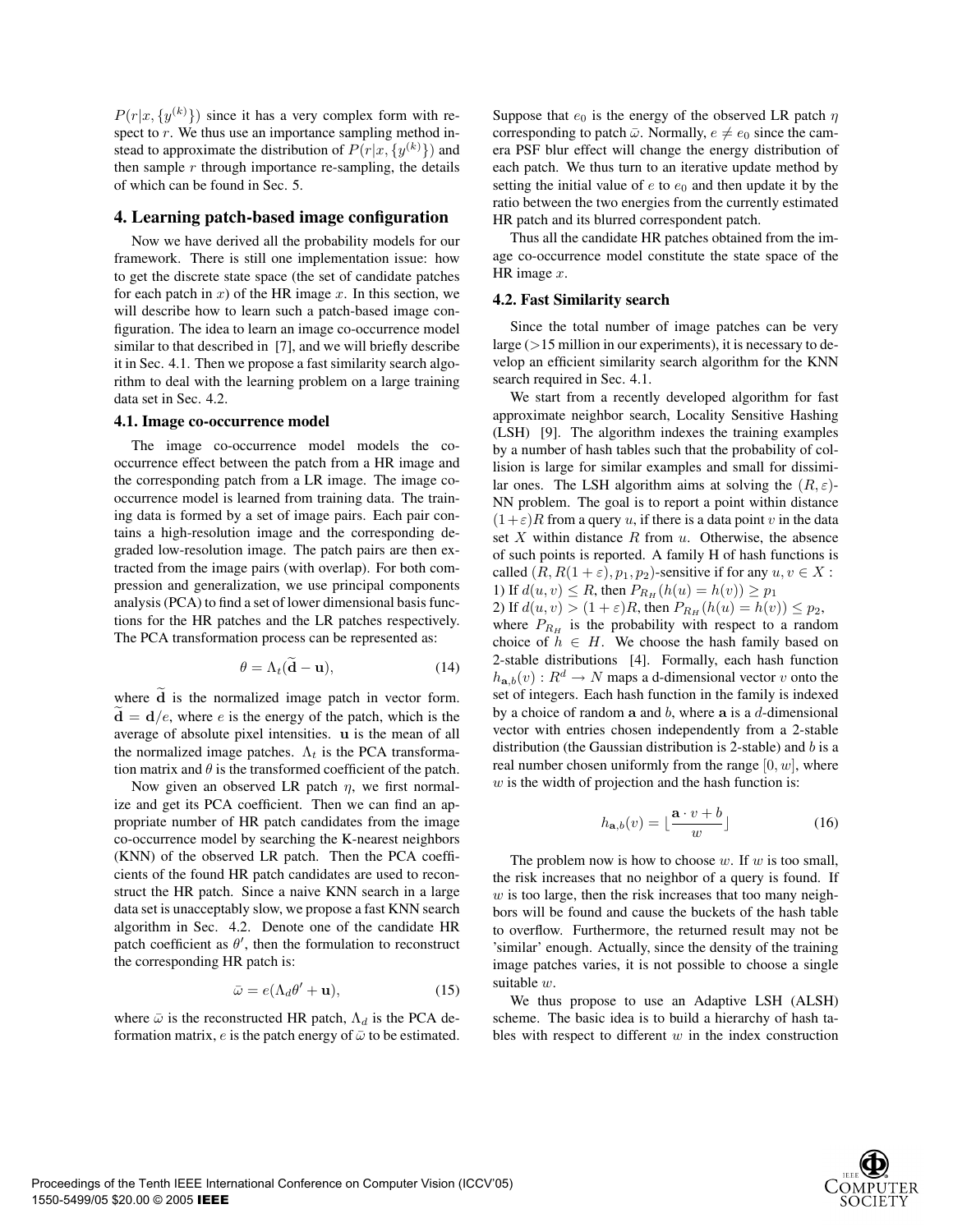stage and use adaptive search in the nearest neighbor query stage. Since the algorithm uses variable length bucket numbers during hash table construction, the space complexity of the ALSH is the same as LSH and the computational complexity is at most  $m$  times that of LSH where  $m$  is the number of  $w's$  selected (in practice, the computational time may increase only 1∼2 times). The detailed algorithm for index construction and query is in Fig. 2.

Denote the point set as  $P = \{p_1, ..., p_n\}$  and the query point as **q**. The index construction stage will generate a sequence of projection width  $W = \{w_1, ... w_m\}$  and l hash tables  $\{T_{i1},...T_{il}\}$  for each projection width  $w_i$ . The query stage will access the hash tables and generate K (or few) approximate nearest neighbors of **q**. The algorithm is described as follows: **Index construction:** For  $i = 1...m$ 1. Set  $w_i = 2^i * w_0$ 2. Set the number of hash table buckets:  $b_i = 2^{-i} * b_0$ 3. For  $i = 1...l$ 3.1 For  $s = 1...n$ 3.1.1 Calculate k-dimensional projection index  $(h_1(\mathbf{p}_s), ... h_k(\mathbf{p}_s))$  for point  $\mathbf{p}_s$  according to (19). 3.1.2 Re-hash the projection vector using a standard hash function  $Y_h$ .  $Y_h$  depends on the buckets number  $b_i$ 3.1.3 Store point  $\mathbf{p}_s$  on the bucket  $Y_h(\mathbf{p}_s)$  of hash table  $T_{ij}$ **Query:**  $S \leftarrow NULL$ 1. For  $i = 1...m$ 1.1 For  $j = 1...l$ 1.1.1 Calculate the projection vector and its re-hashed value of point **q** same as the procedure in step 3.1.1 and 3.1.2 in index construction stage 1.1.2 *S* ← *S* $\cup$  {points found in bucket of  $Y_h(\mathbf{q})$  of hash table  $T_{ij}$ } 1.1.3 If  $|S| \ge n_0$ , break. 2. Sort S in increasing order according to its distance

**Figure 2.** *ALSH algorithm.*

# **5. MAP estimation**

This section describes the algorithm implementation to get the MAP estimation of  $x, r$  of the posterior distribution in Eq. (6). The MAP estimation of  $x$  and  $r$  are carried out using a Gibbs sampler with simulated annealing. Denote all the random variables as  $Q = \{ \{x_t : t \in S\}, r\}.$  In order to perform the simulated annealing, the energy term (negative log function) of all the distribution is divided by a temperature  $T$ . The Gibbs sampler starts with an initial temperature  $T_0$  and then gets the sample of  $Q$  by flipping it to the candidate state according to the conditional distribution specified in (12) and (13). Then the temperature is decreased iteratively until it approaches 0 and finally the samples of Q will converge to the MAP solution. The algorithm is described in Fig. 3.

Initialization: Set x to a random state in  $\Omega$  and sampling r from a uniform distribution over  $[r_0, r_1]$ ,  $\Omega$  is the state space of HR image. Loop  $i$  from 1 to  $I$ 1. Set  $T = C/ln(1 + g * i)$ 2. Loop t from  $s_0$  to  $s_M$ : (where  $S = \{s_0, ... s_M\}$ ) 2.1 Calculate the discrete conditional distribution of  $x_t$ in Eq.(12), denote it as  $q(x_t)$ . 2.2 Set  $x_t$  to  $x_t^i$  according to the probability  $q(x_t = x_t^i)$ , where  $x_t^i$  is a specific state. 3. Loop  $j$  from 1 to  $J$ 3.1 Sampling  $r^{(j)}$  from a uniform distribution on  $[r_0, r_1]$ 3.2 Calculate the importance weight  $w^{(j)}$  of the sample  $r^{(j)}$  according to Eq.(13), when r is set to  $r^{(j)}$ 4. Set  $r = r^{(j)}$  according to a probability proportional to its weight  $w^{(j)}$ 

### **Figure 3.** *Annealed Gibbs Sampling algorithm.*

There are some parameters in the algorithm. C is a constant related with the initial temperature  $T_0$  which can be set to 1.  $g$  is a speed up parameter that controls the step size of each iteration and we set it to 10 in the following experiments. I is the number of iterations in the annealing process. J is the number of samples that are used to approximate the conditional distribution of  $r$  and it depends on the range of possible  $r$ . In the following experiments,  $I = 5, J = 50$  and the range of r is set to [0.3, 3.0].

Finally, in order to get a pixel level HR result, we apply an iterative back projection operation [10] using the PSF parameter estimated by the above algorithm for a few iterations, where the parameter of the back projection kernel is set to 0.5 and fixed in all the following experiments.

# **6. Experiments**

In order to test the validity of the presented algorithm, we performed two experiments. The first experiment is super resolution from a single image with significant PSF blur. Both a synthetically down-sampled LR image and the real LR image captured from a mobile phone camera are used. The second experiment is super resolution from image sequences where there exist image blur, noise, and registration error.

The training data of the experiment is collected from six different business cards. The HR images are of size 1200\*720 and captured by a SLR digital camera (8 Megapixel), the LR images are obtained by blurring the HR im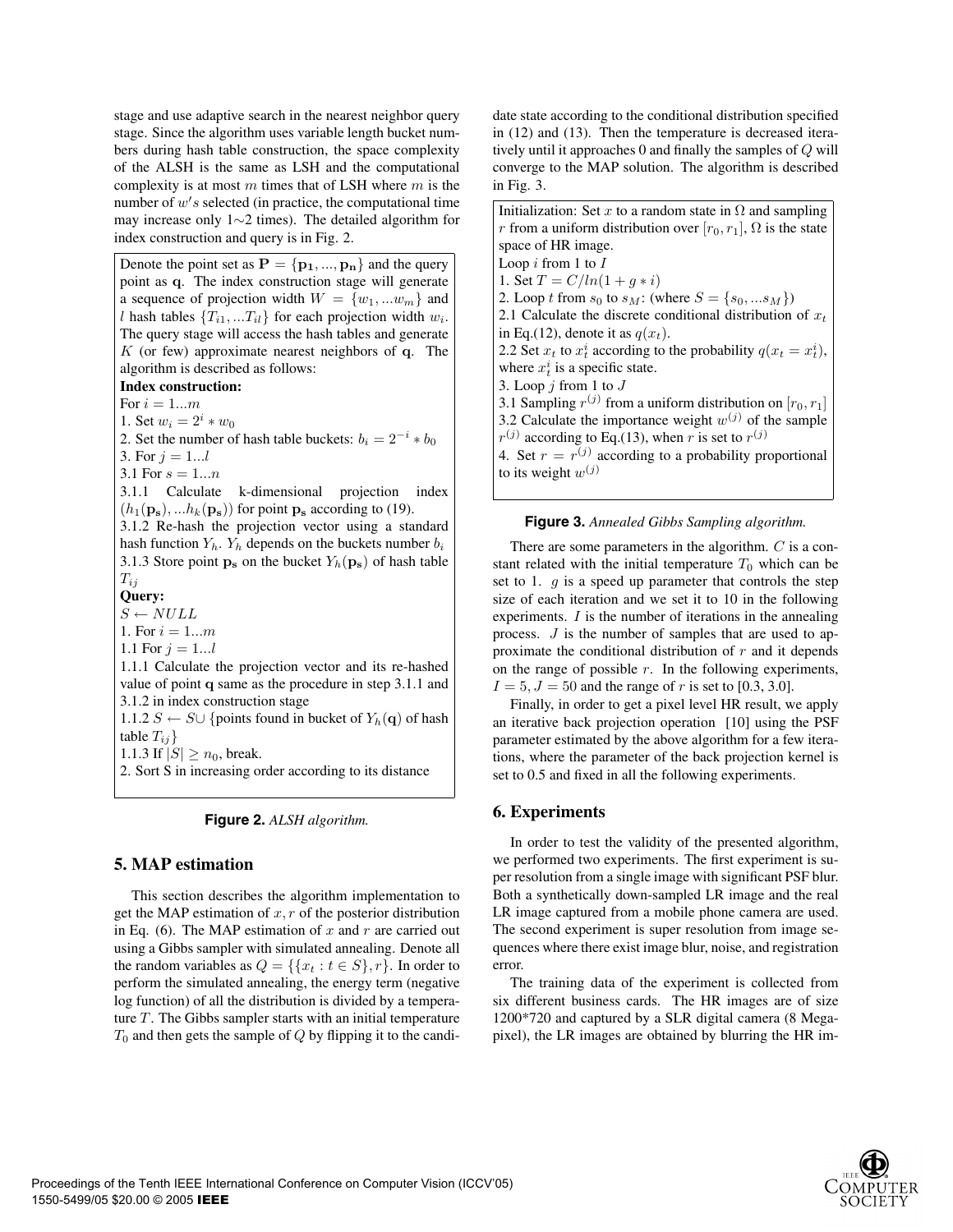ages with Gaussian PSF of s.t.d=1, 2, 3 respectively. Thus we get 18 training image pairs. All possible 7\*7 patch pairs are extracted and indexed by the ALSH algorithm described in Sec. 4.2. The obtained training data is used in all the following experiments.

# **6.1. SR from a single image**

In this experiment, we first get a collection of eight HR images from other business cards to generate the synthetic test LR images. The synthetic LR image is obtained by blurring the HR test image and then down-sampled by a factor of 2. The PSF is a Gaussian function with a standard deviation of 2.5 and the corresponding convolution window size is set to 13\*13. The results are shown in Fig. 4. Since the original image is too large, only regions of interest in the image are cropped and shown. The bi-cubic interpolation is similar to the directly sampled LR image because of the significant PSF blur. The IBP (Iterative Back Projection) algorithm is our implementation of the algorithm in [10], where the PSF blurring kernel is set to 1.0, 2.0 and the ground truth value of 2.5 respectively. The MRF-LBP (Markov Random Field - Loopy Belief Propagation) algorithm is our implementation of the algorithm in [7]. In order to make fair comparison, all the learning based algorithms use the same training data. We have not compared our result to recently proposed learning based algorithms such as [5] because their method focuses on the super resolution of a specific class of objects and they use a much larger patch size (16\*16) which would be too large for general purpose super resolution. Some parameters of the proposed algorithm are as follows: the number of nearest neighbors during similarity search is set to 100, parameter  $\sigma_o$  in Eq. (4) is set to 1.0 times the number of pixels in the overlapped region, and  $\sigma_k$  in Eq. (12) is set to 2.0 times the number of pixels in the defined region. The initial PSF parameter is generated randomly in an interval of [0.3, 3.0]. The non-optimized algorithm's speed is about 30 minutes for the super resolution of a 600\*360 size image to 1200\*720 on a P-IV 2.8G computer. The speed is relatively slow because 70% of the total processing time is spent on the similarity search of about 34,000 patches (in the test image) for their 100 neighbors in the training data which is stored on disk.

From Fig. 4, we can see that our algorithm achieves the best result. The IBP algorithm even with the ground truth PSF parameters is slightly worse with some small "ringing" artifacts. More SR results can be found in Fig. 5. Note that there is no face in the training images. Fig. 7(a) shows the estimated PSF parameters compared to the ground truth. Note that the estimated PSF blur is the difference of blurring between the LR and the HR images. It shows that our estimation of the PSF parameter is quite accurate.

In experiments of previous researches, LR images are all down-sampled ones of HR images using the same down



**Figure 5.** *The SR result of face. From left to right, the top row is up-sampled LR, bi-cubic interpolation, MRF-LBP results; the bottom row is IBP with ground truth PSF 2.5, our result and the original HR image.*

sample algorithm as the one used in the training data. In the next experiment, we test our algorithm on real LR images (NOT from down-sampling) captured by a 0.3 Mega-pixel low quality mobile phone camera. This task is much more challenging because the LR images are different from the training data (where LR image is from down-sampling) in both image appearance and geometric lens distortion. The result is shown in Fig. 6. We can see that our result can still improve the readability of the characters. It shows that the combination framework makes the proposed algorithm much more robust to the learning model errors.

In fact, our approach is not only limited to the SR of business card image. In addition, the performance of the algorithm can still be improved if we use more specific training data geared towards a specific class of LR images [5] [12].

# **6.2. SR from image sequence**

In this experiment we create a sequence of LR images from each test HR image. First we blur the HR image with a PSF function of standard deviation 2.5 and the corresponding convolution window size is set to 13\*13. Then we down sample it by a factor of 2 and generate 8 LR images by shifting the image according to a uniformly distributed motion vector in the range of [0, 1] pixel along both the X and Y axis. Finally, we add Gaussian noise to the resulted LR images, where the standard deviation of the noise is set to 5 (the range of gray scale is [0, 255]). The SR results from the eight LR images are shown in Fig. 8. The parameters of the proposed algorithm remain unchanged from that in the first experiment. To apply the image co-occurrence model

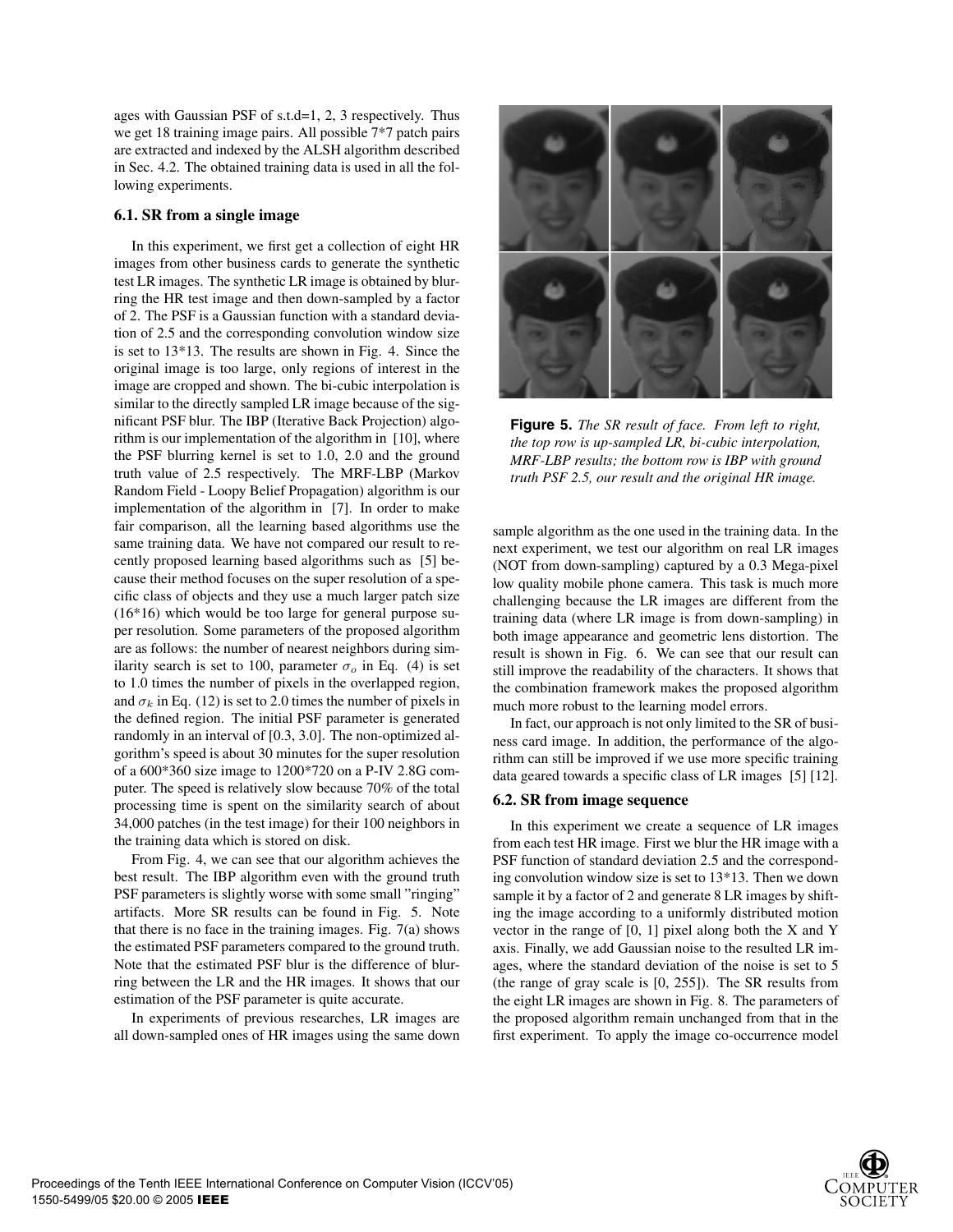in Sec. 4.1, we use the median filtered image of the sequence as the LR image input. The PSF parameter for the IBP algorithm is set to the ground truth value of 2.5. From Fig. 8 we can see that the proposed algorithm achieves a visually better result. Note that due to space limitations, the resulting image is shown in reduced size (less than half of the original size). Fig. 7(b) shows the estimated PSF parameters compared to the ground truth. The estimated PSF parameters are stable for all the test sequences despite significant image noise.



**Figure 7.** *Comparison of the estimated PSF parameter with the ground truth on Left(a): eight test images (Sec. 6.1) Right(b): eight test sequences with noise (Sec. 6.2).*



**Figure 8.** *The SR results from eight LR images. From left to right, the top row is direct up-sampling, bicubic interpolation and the IBP result with PSF 1.5. The bottom row is the IBP result with ground truth PSF 2.5, our result and the original HR image.*

# **7. Conclusions**

A method of learning based image super resolution is presented. It combines both the SR reconstruction constraint and the patch based image co-occurrence constraint in a consistent probabilistic framework. The main strength of the proposed method is its ability to estimate the PSF parameter in the SR process and the SR result is better than existing methods. The proposed probabilistic framework is in fact a combination of the global parametric model and the learned local non-parametric model, and we believe that it has the potential to solve other type of low level vision problems.

### **References**

- [1] S. Baker and T. Kanade. Limits on Super-Resolution and How to Break Them. *IEEE TPAMI*, 24(9):1167-1183, 2002.
- [2] C. M. Bishop, A. Blake, and B. Marthi. Super-resolution enhancement of video. *Proc. Artificial Intelligence and Statistics*, 2003.
- [3] D.Capel and A. Zisserman. Super-resolution from multiple views using learnt image models. *Proc. IEEE CVPR*, vol. II, pp. 627-634, 2001.
- [4] M. Datar, N. Immorlica, P. Indyk, and V. S. Mirrokni. Locality-sensitive hashing scheme based on p-stable distributions. *Proc. twentieth annual symposium on Computational geometry*, pp. 253 - 262, 2004.
- [5] G. Dedeoglu, T. Kanade, and J. August. High-Zoom Video Hallucination by Exploiting Spatio-Temporal Regularities. *Proc. IEEE CVPR*, vol. II, pp. 151-158, 2004.
- [6] S. Farsiu, M.D. Robinson, M. Elad, and P. Milanfar. Fast and Robust Multiframe Super Resolution. *IEEE TIP*, 13(10):1327-1344, 2004.
- [7] W. T. Freeman, E. C. Pasztor, and O. T. Carmichael. Learning Low-Level Vision. *IJCV*, 40(1):25-47, 2000.
- [8] S. Geman and D. Geman. Stochastic relaxation, gibbs distributions, and the Bayesian restoration of images. *IEEE TPAMI*, 6(6):721-741, 1984.
- [9] A. Gionis, P. Indyk, and R. Motwani. Similarity search in high dimensions via hashing. *Proc. 25th Int. Conf. on Very Large Data Bases*, pp. 518-529, 1999.
- [10] M. Irani and S. Peleg. Improving Resolution by Image Registration. *CVGIP*, 53(3):231-239, 1991.
- $[11]$  Z. Lin and H.Y. Shum. reconstruction-based superresolution algorithms under local translation. *IEEE TPAMI*, 26(1):83- 97, 2004.
- [12] L. C. Pickup, S. J. Roberts and A. Zisserman. A Sampled Texture Prior for Image Super-Resolution. *Advances in Neural Information Processing Systems 15*, 2003.
- [13] R. Schultz and R. Stevenson. Extraction of high-resolution frames from video sequences. *IEEE TIP*, 5(6):996-1011, 1996.
- [14] J. Sun, H. Tao, and H. Shum. Image Hallucination with Primal Sketch Priors. *Proc. IEEE CVPR*, vol. II, pp. 729- 736, 2003.
- [15] M. E. Tipping, C. M. Bishop. Bayesian Image Super-Resolution. *Advances in Neural Information Processing Systems 14*, 2002.